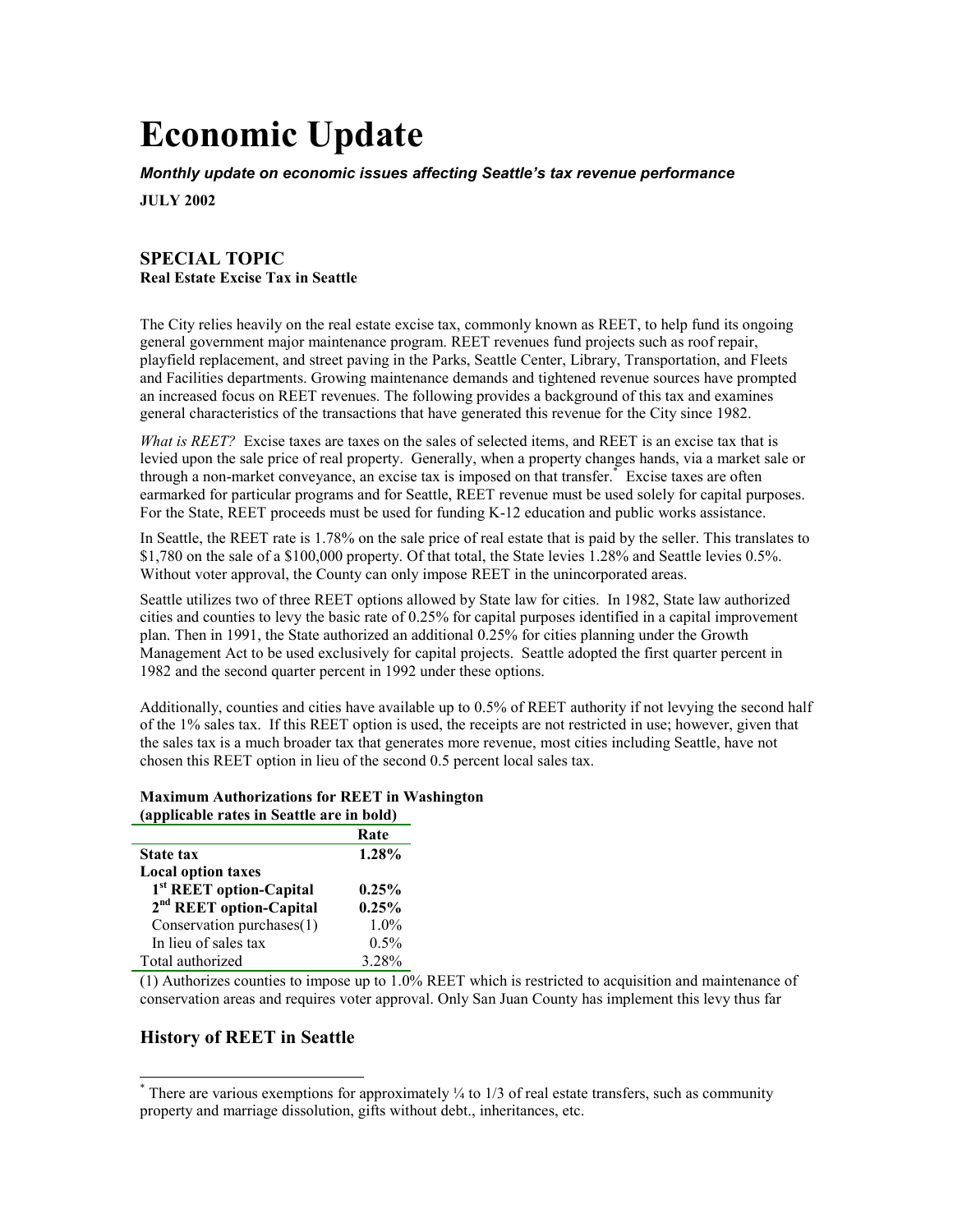Seattle began collecting REET in the last quarter of 1982 at the rate of 0.25%. This generated approximately \$4 to \$5 million annually which was placed in the cumulative reserve fund, the main source of payment of capital maintenance and renovation projects.

An additional 0.25% authority was granted in 1991; however, the 1992 State Legislature tightened the definition of allowable uses for both the first and second REET assessments. This meant that several specific types of capital facilities were no longer eligible for this revenue source. To help remedy the fact that a revenue stream established for housing and other critical needs was precluded under the new state restrictions, the Mayor and City Council issued councilmanic debt (debt issued by the City and repaid from existing revenues) in the amount of \$35 million prior to the cut-off date of April 30, 1992. Proceeds were spent on housing, parks, and the Benaroya Hall. Proceeds from the second 0.25% REET are primarily used for parks (excluding acquisition) and transportation public works projects.

The following table list the eligible uses for the first and second REET authorities (REET I and REET II).

#### **Eligible Uses of REET I and REET II**

| <b>REET I</b>              | <b>REET II</b>           |
|----------------------------|--------------------------|
| Parks & trails             | Parks                    |
| Streets, roads, highways   | Streets, roads, highways |
| Sidewalks                  | Sidewalks                |
| Street lighting            | Street lighting systems  |
| Traffic signals            | Traffic signals          |
| <b>Bridges</b>             | <b>Bridges</b>           |
| Domestic water systems     | Domestic water systems   |
| sewer systems              | sewer systems            |
| Administrative facilities  |                          |
| Law enforcement facilities |                          |
| Fire protection facilities |                          |
| Recreation facilities      |                          |
| Libraries                  |                          |
| Judicial facilities        |                          |

# **Characteristics of REET**

The REET has been one of the fastest growing sources of revenue since the mid-1990s. Because REET collections depend on real estate transactions, it is sensitive to factors influencing real estate markets. REET revenues increase with a strong economy through real estate appreciation, but also benefit from increased volume of transactions, which could be influenced positively during a slow economy. The lowering of interest rates, which is often used to spur a weak economy, is a key driver to housing demand and could increase transactions in a soft economy.

Real estate transactions include residential and commercial properties. For the most part, residential properties consist of single family houses and condominiums, but also include duplexes and triplexes. The range in commercial properties is broader and includes a variety of properties such as apartment buildings, downtown skyscrapers, parking lots, manufacturing plants, small retail shops, etc.

Both commercial and residential sales contribute to REET revenues but in somewhat different ways. The residential contribution to REET proceeds is far greater than commercial due to sheer volume of transactions. The following table shows how the number of residential sales dwarfs commercial by about 12-15 times, resulting significantly more in value.

# **Number and Value of Sales by Type**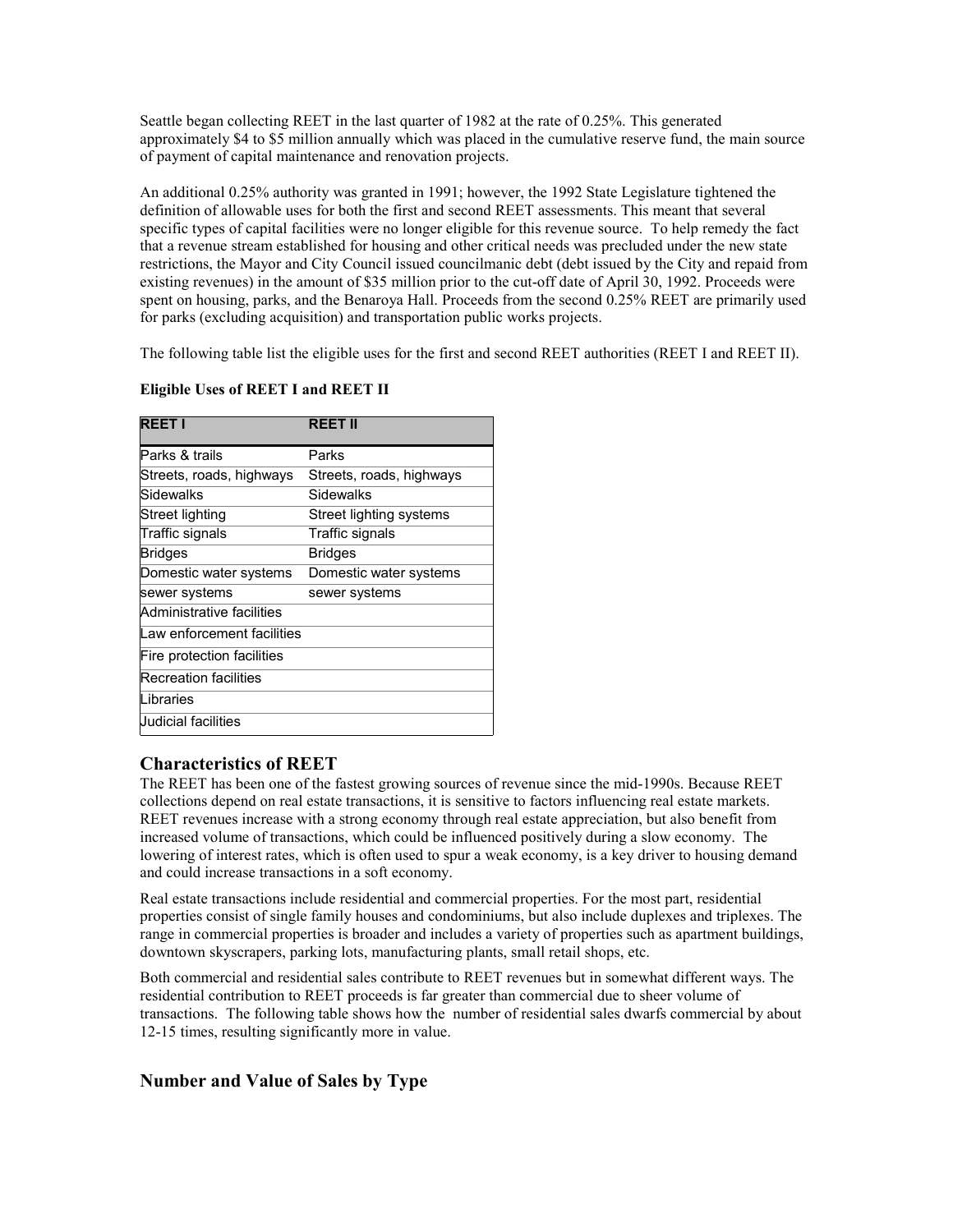|       | <b>Number of Sales</b> |                    | <b>Value of Sales</b> |                    |  |  |
|-------|------------------------|--------------------|-----------------------|--------------------|--|--|
| Year⊺ | Commercial             | <b>Residential</b> | <b>Commercial</b>     | <b>Residential</b> |  |  |
| 1992  | 67                     | 9,052              | \$250                 | \$1,454            |  |  |
| 1993  | 501                    | 8,409              | \$322                 | \$1,353            |  |  |
| 1994  | 575                    | 8,444              | \$334                 | \$1,398            |  |  |
| 1995  | 642                    | 8,668              | \$433                 | \$1,501            |  |  |
| 1996  | 744                    | 9,822              | \$801                 | \$1,860            |  |  |
| 1997  | 777                    | 11,533             | \$637                 | \$2,322            |  |  |
| 1998  | 895                    | 12,490             | \$1,239               | \$2,874            |  |  |
| 1999  | 887                    | 11,698             | \$973                 | \$3,262            |  |  |
| 2000  | 767                    | 11,211             | \$1,341               | \$3,433            |  |  |
| 2001  | 724                    | 11,101             | \$704                 | \$3,363            |  |  |

This does not mitigate the importance of commercial's contribution. The strength from commercial comes from the value of a single transaction compared to a single residential sale. The average commercial sale is about four times the size of an average residential sale. Although in Seattle single residential house sales can be well over a million dollars, there are single commercial transactions that can reach the several hundred million dollar mark. With sales of that magnitude, commercial contribution to REET is substantial.



# **Collection Trends**

In 1993, the first full year that Seattle collected REET at the 0.5% rate, REET generated \$9 million dollars. Since then, REET revenues have advanced significantly, particularly in the mid-1990s when the strong economy boosted real estate appreciation. With an average annual increase of over 10%, REET has far outpaced inflation, and in 2001 garnered over \$20 million. Although significantly lower than 2000, it is substantially greater than the average amounts achieved in most of the 1990s.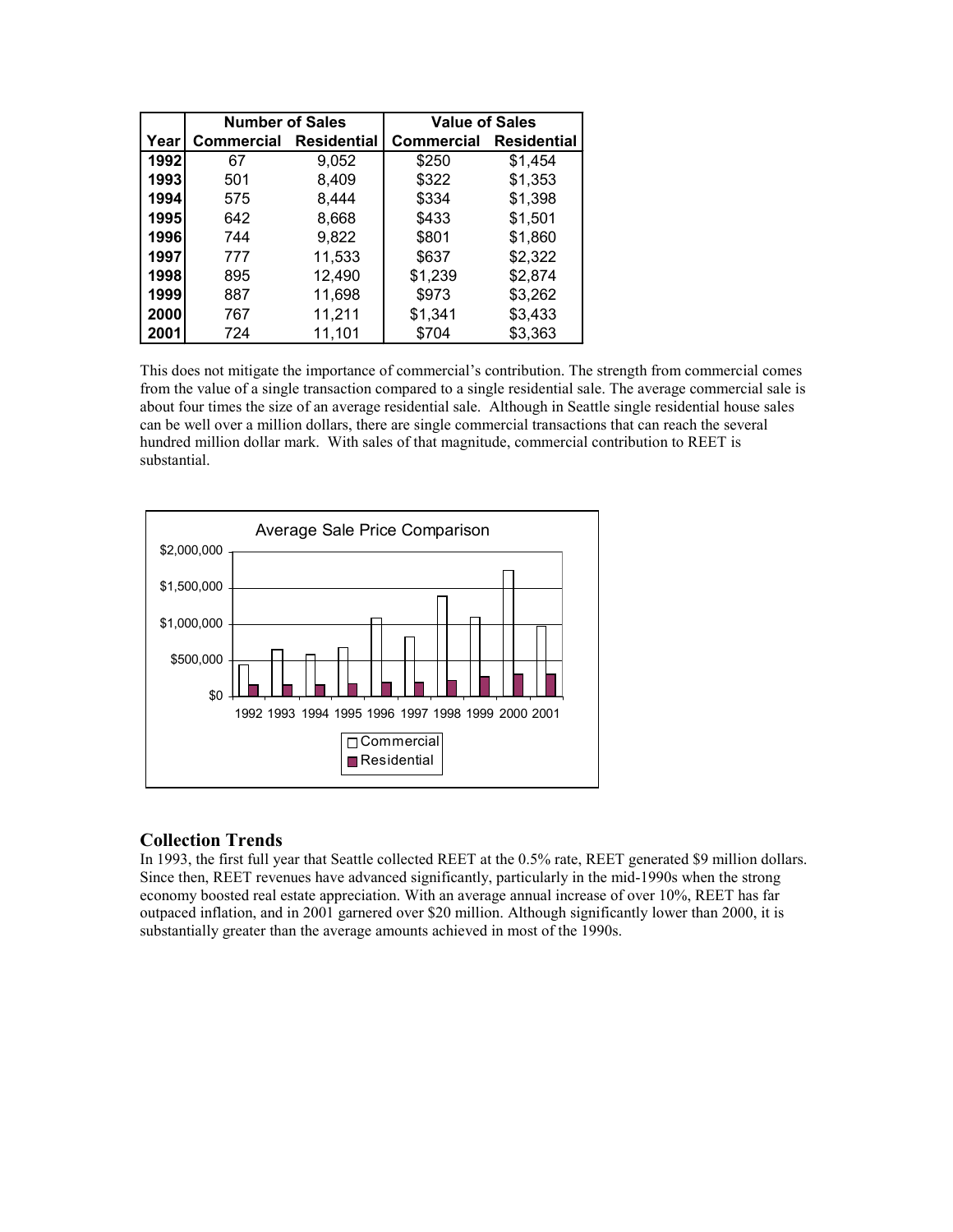

The year 2000 was a banner year for REET revenues and accounted for the highest amount received in any year. A closer glance at the data reveals that the commercial component was particularly strong that year and accounted for about 30% of the total. This compares to approximately 17% in 2001. Most notable that year was the number of large commercial transactions. In 2000, there were 23 transactions over \$10 million and 235 transactions over \$1 million. This compares to 5 sales over \$10 million and 184 sales over \$1 million in 2001. The following chart shows how the residential portion in 2001 almost kept its 2000 pace, but the commercial portion fell significantly and is mostly responsible for the sharp drop in revenues in 2001.

#### **Forecasting REET**

The volatility of the commercial component only increases the difficulty in forecasting REET. It is not clear whether the commercial component will continue to play as strong a role as it did in the late 1990s. During the last real estate boom in the late 1980s, the rapid growth of the housing market diminished the commercial component to less than 20% of the total. In contrast, a look at the most recent boom shows a huge growth in commercial sales, averaging almost 30% of the total during 1998-2000, then retreating sharply in 2001.

Against expectations, the single-family housing market has been largely untouched by the weakness of the local economy; however, recent data show indications that the local recession could finally be taking a toll on the housing market. For the first time since October, pending sales of single-family homes in the county declined in June by almost 6% compared with June of last year. It is too early to predict if this trend will continue throughout this year as blips in real estate during the summer are common and June 2001 was a particularly strong month for comparison.

So far, REET proceeds in 2002 have kept pace with 2001; however, economist Dick Conway predicts a 10% drop in home sales in the region this year, compared to 2001, and the 2002 REET forecast anticipates a 10% decline. A continuing decrease of commercial sales that began its decline in 2001 will further dampen REET revenues in 2002.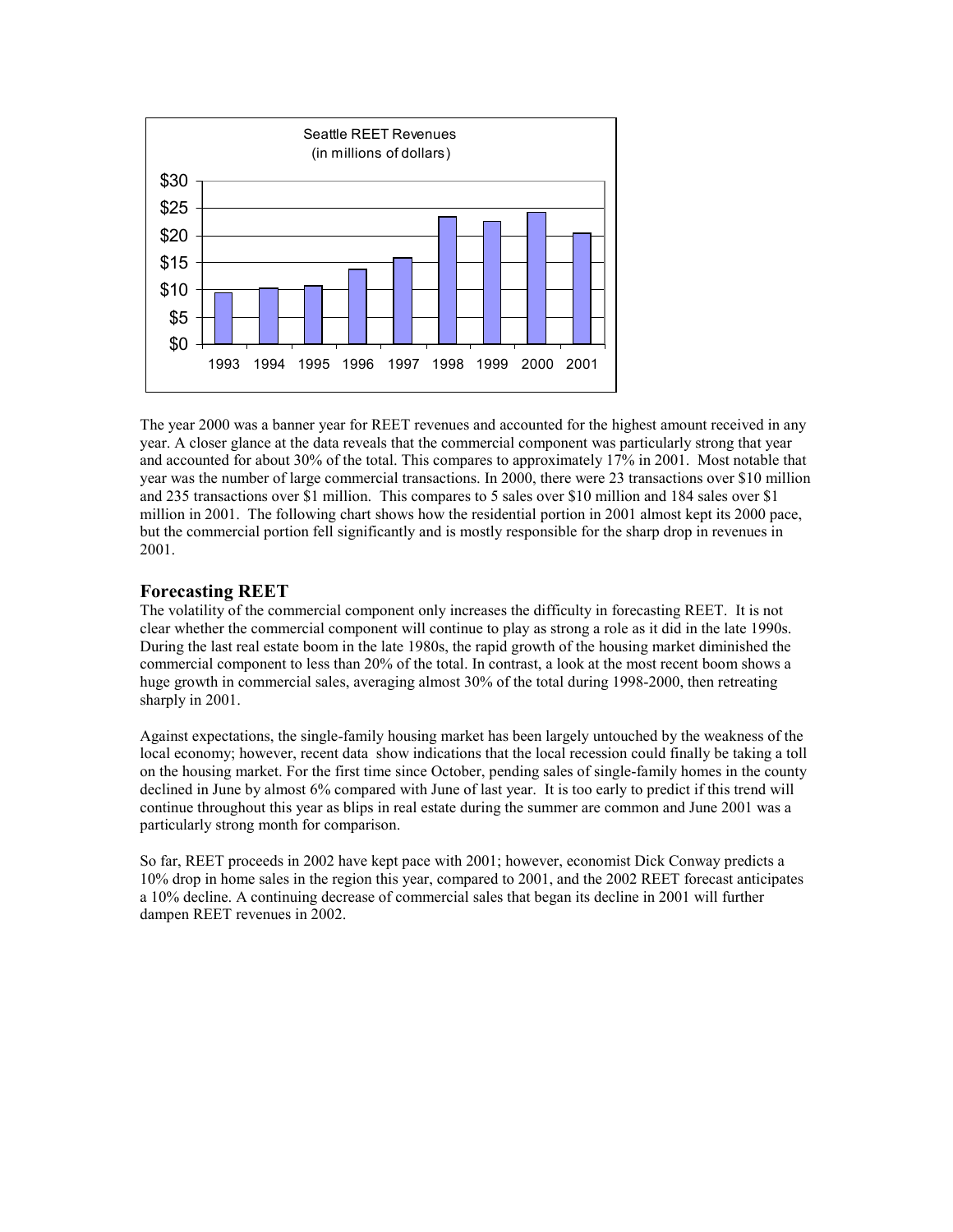

# Monthly Cash Update

*Comparing year-to-date revenues for general fund taxes and other major revenues with adopted forecast.*

#### **CITY REVENUE**

**Year-to-date through June:** The following describes how actual 2002 collections for the most important general subfund revenues, through June, compare to the forecast that was prepared in November 2001 for the adopted budget. Overall, actual revenue is lagging the forecast by 2.3%, although there is considerable variability among individual revenues.

Reflecting the severity of the local recession, revenue from the retail sales and B&O taxes has fallen sharply in recent quarters. Growth measured on a year-over-year basis turned negative in the first half of 2001, and has remained negative since then (see figure). Though growth appears to have stabilized, we are still awaiting signs of a turnaround.

The decline in the tax base has been more pronounced for the sales tax than for the B&O tax. This difference reflects the fact that the B&O base is broader, and is more dependent upon services than is the sales tax. In general, service activity fluctuates less with swings in the economy than does other types of economic activity. Thirty-nine percent of B&O revenue comes from services, compared to 18% for the sales tax. In contrast, the sales tax receives 41% of its revenues from retail trade businesses, compared to 15% for the B&O tax.